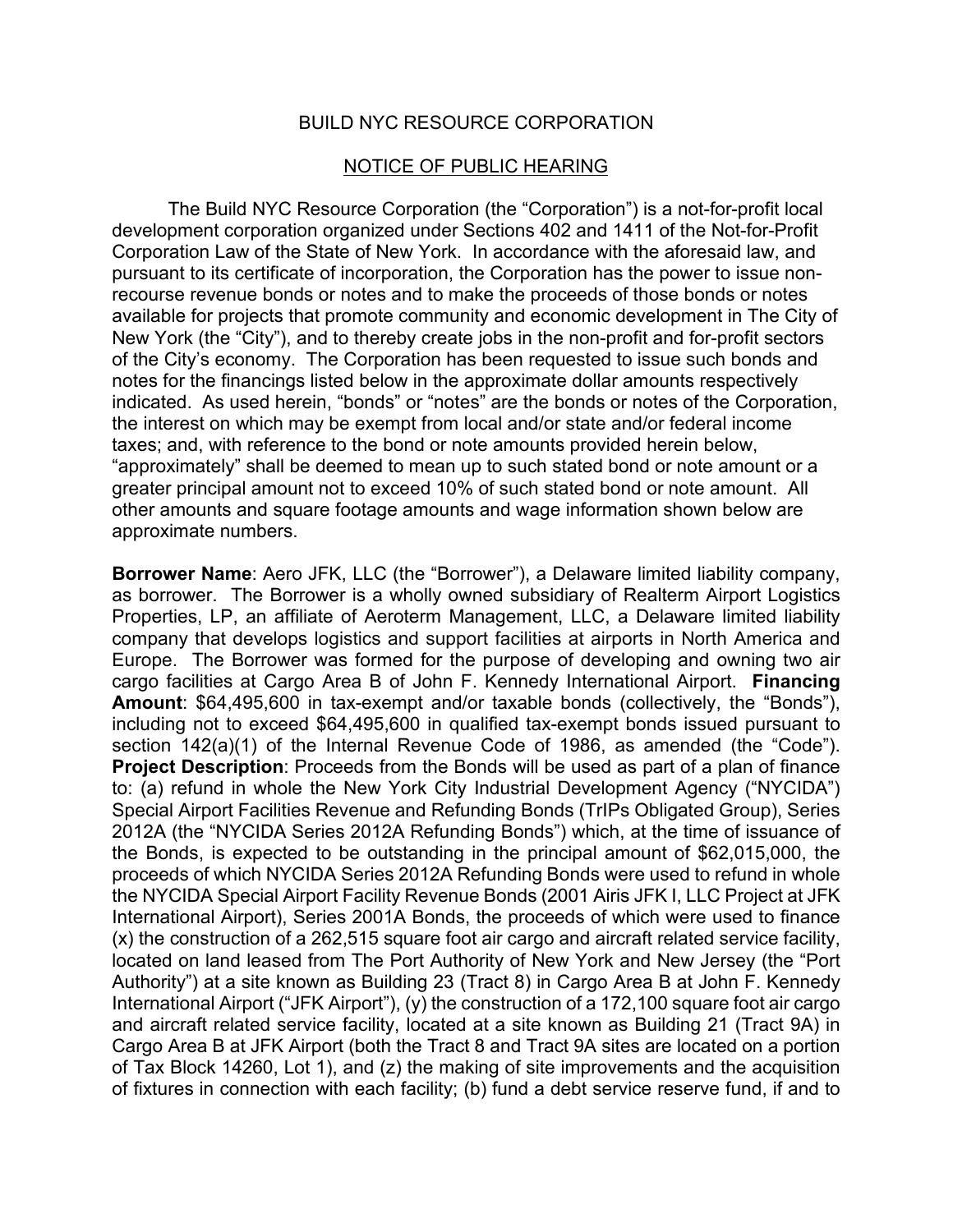the extent needed; and (c) finance all or a portion of the issuance costs of the Bonds. **Address**: John F. Kennedy International Airport, 21-23 North Service Road, Jamaica, New York 11430. **Type of Benefits**: Tax-exempt and taxable bond financing, and exemption from City and State mortgage recording taxes. \$64,495,600. **Projected Jobs**: 229 full time equivalent jobs retained. **Hourly Wage Average and Range**: \$32.97/hour, estimated range of \$27.47/hour to \$38.46/hour.

**Borrower Name**: Loyola School, as borrower (the "School"), a New York not-for-profit education corporation which is exempt from federal taxation pursuant to Section 501(c)(3) of the Internal Revenue Code of 1986, as amended (the "Code"). The School operates as an independent high school serving students in grades 9 through 12. **Financing Amount**: \$10,000,000 of bonds, to be issued as tax-exempt qualified 501(c)(3) bonds and/or taxable bonds (the "Bonds"). **Project Description**: Proceeds of the Bonds will be used as part of a plan of finance to finance or refinance the renovation, furnishing, and equipping of the School's two existing, leased (from an affiliate) and adjacent seven-story buildings, consisting of(i) a 26,744 square foot building located at 65 E 83rd Street, New York, New York ("Building One"), and (ii) a 19,701 square foot building located at 61 E 83rd Street, New York, New York ("Building Two"), both of which are located on a 30,247 square foot parcel of land. Building One and Building Two are owned by an affiliate of the School and leased to the School, operating as a co-educational private high school serving students in grades 9 through 12. The renovations will include enlarging Building One to 35,897 square feet, and Building Two to 20,001 square feet. The renovations will include the addition of new classroom and administrative space, a STEM lab, a library, and a music and dance studio, as well as building improvements for ADA compliance purposes. The School will also renovate outdoor space to provide outdoor seating areas for faculty and students. The proceeds of the Bonds will also be used to pay for certain costs of the issuance of the Bonds. **Addresses**: 61 and 65 East 83rd Street, New York, New York. **Type of Benefits**: Tax-exempt and /or taxable bond financing. **Total Project Cost**: \$14,050,000. **Projected Jobs**: 51.5 full time equivalent retained. **Hourly Wage Average and Range**: \$49.41/hour, estimated range of \$19.00/hour to \$55.85/hour.

For any updates to project information after the date of this notice, please visit the website of New York City Economic Development Corporation ("NYCEDC") at [www.nycedc.com/buildnyc-project-info.](http://www.nycedc.com/buildnyc-project-info)

The Corporation is committed to ensuring meaningful access to its programs. If you require any accommodation for language access, including sign language, please contact NYCEDC's Equal Access Officer at 212-312-3602 or at [EqualAccess@edc.nyc.](mailto:EqualAccess@edc.nyc)

Pursuant to Internal Revenue Code 147(f), the Corporation will hold a hearing at the offices of NYCEDC, 1 Liberty Plaza, 14th Floor, New York, New York 10006 on the proposed financings and transactions set forth above, commencing at 10:00 A.M. on **Thursday, July 21ST, 2022**. Interested members of the public are invited to attend.

Interested members of the public are invited to attend and will be given an opportunity to make a brief statement regarding the projects listed above. Please be